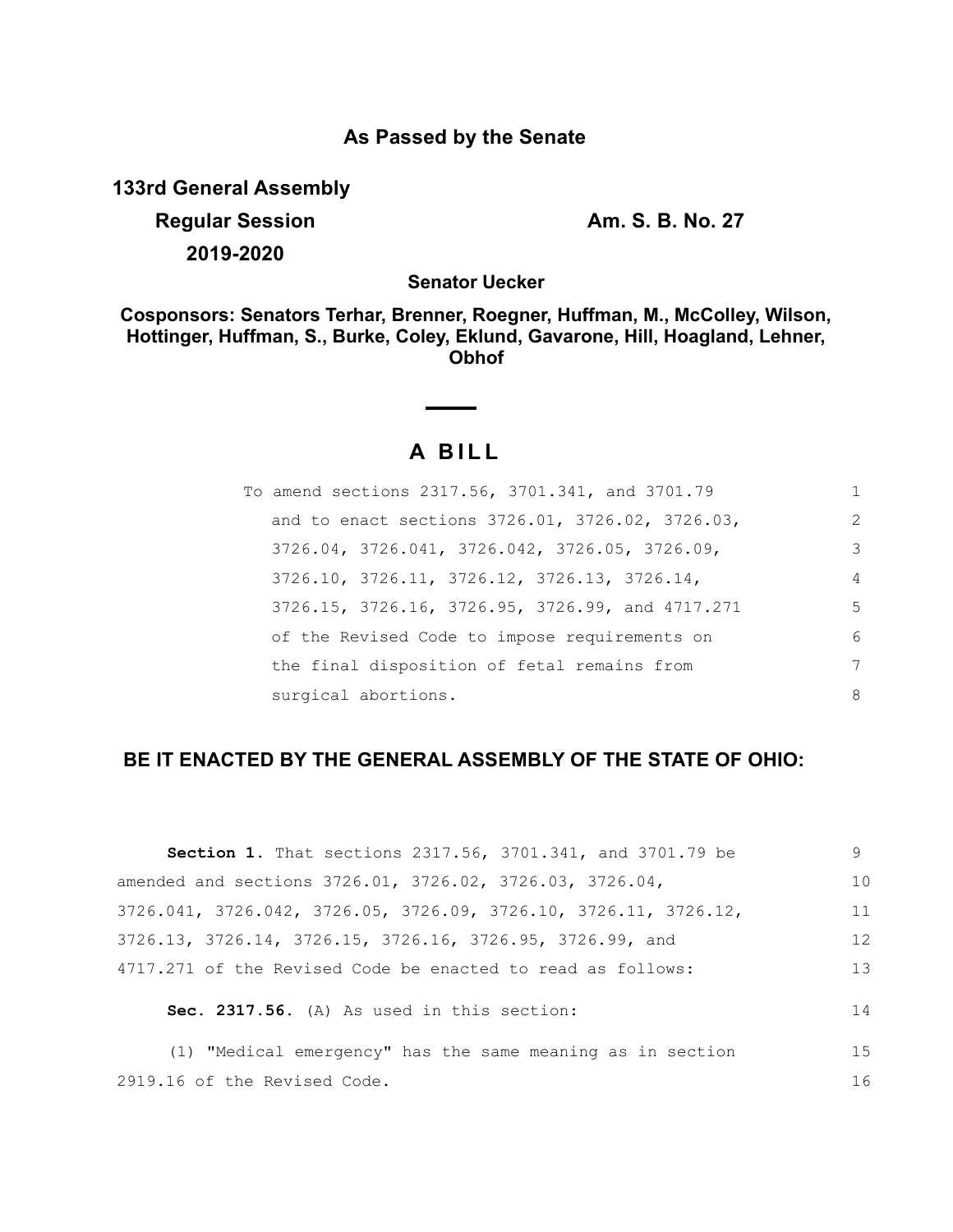(2) "Medical necessity" means a medical condition of a pregnant woman that, in the reasonable judgment of the physician who is attending the woman, so complicates the pregnancy that it necessitates the immediate performance or inducement of an abortion. 17 18 19 20 21

(3) "Probable gestational age of the zygote, blastocyte, embryo, or fetus" means the gestational age that, in the judgment of a physician, is, with reasonable probability, the gestational age of the zygote, blastocyte, embryo, or fetus at the time that the physician informs a pregnant woman pursuant to division (B)(1)(b) of this section.

(B) Except when there is a medical emergency or medical necessity, an abortion shall be performed or induced only if all of the following conditions are satisfied:

(1) At least twenty-four hours prior to the performance or inducement of the abortion, a physician meets with the pregnant woman in person in an individual, private setting and gives her an adequate opportunity to ask questions about the abortion that will be performed or induced. At this meeting, the physician shall inform the pregnant woman, verbally or, if she is hearing impaired, by other means of communication, of all of the following:

(a) The nature and purpose of the particular abortion procedure to be used and the medical risks associated with that procedure; 39 40 41

(b) The probable gestational age of the zygote, blastocyte, embryo, or fetus;

(c) The medical risks associated with the pregnant woman carrying the pregnancy to term. 44 45

28 29 30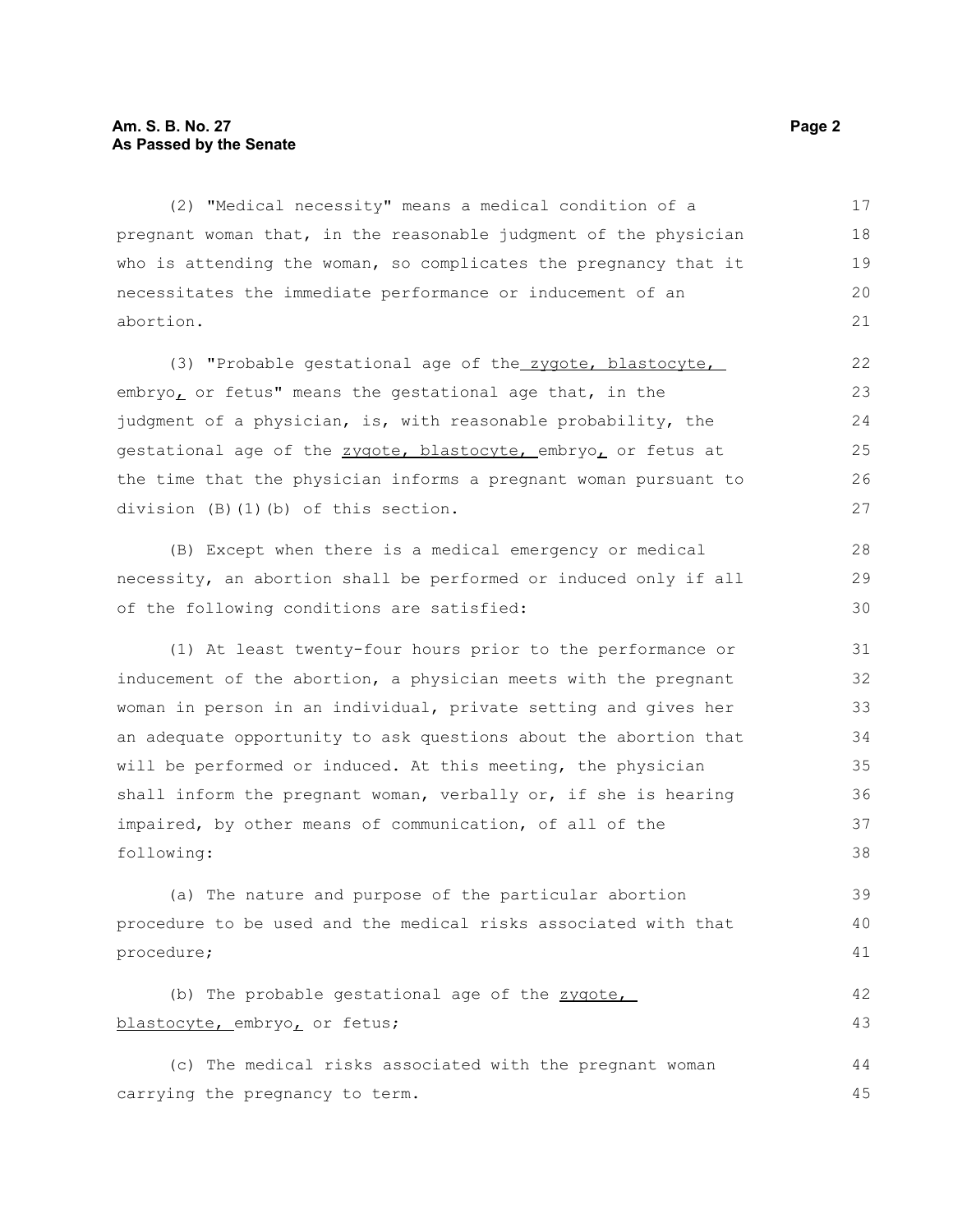#### **Am. S. B. No. 27 Page 3 As Passed by the Senate**

The meeting need not occur at the facility where the abortion is to be performed or induced, and the physician involved in the meeting need not be affiliated with that facility or with the physician who is scheduled to perform or induce the abortion. 46 47 48 49 50

(2) At least twenty-four hours prior to the performance or inducement of the abortion, the physician who is to perform or induce the abortion or the physician's agent does each of the following in person, by telephone, by certified mail, return receipt requested, or by regular mail evidenced by a certificate of mailing:

(a) Inform the pregnant woman of the name of the physician who is scheduled to perform or induce the abortion;

(b) Give the pregnant woman copies of the published materials described in division (C) of this section; 59 60

(c) Inform the pregnant woman that the materials given pursuant to division (B)(2)(b) of this section are published by the state and that they describe the zygote, blastocyte, embryo, or fetus and list agencies that offer alternatives to abortion. The pregnant woman may choose to examine or not to examine the materials. A physician or an agent of a physician may choose to be disassociated from the materials and may choose to comment or not comment on the materials. 61 62 63 64 65 66 67 68

(3) If it has been determined that the unborn human individual the pregnant woman is carrying has a detectable heartbeat, the physician who is to perform or induce the abortion shall comply with the informed consent requirements in section 2919.192 of the Revised Code in addition to complying with the informed consent requirements in divisions (B)(1), (2), 69 70 71 72 73 74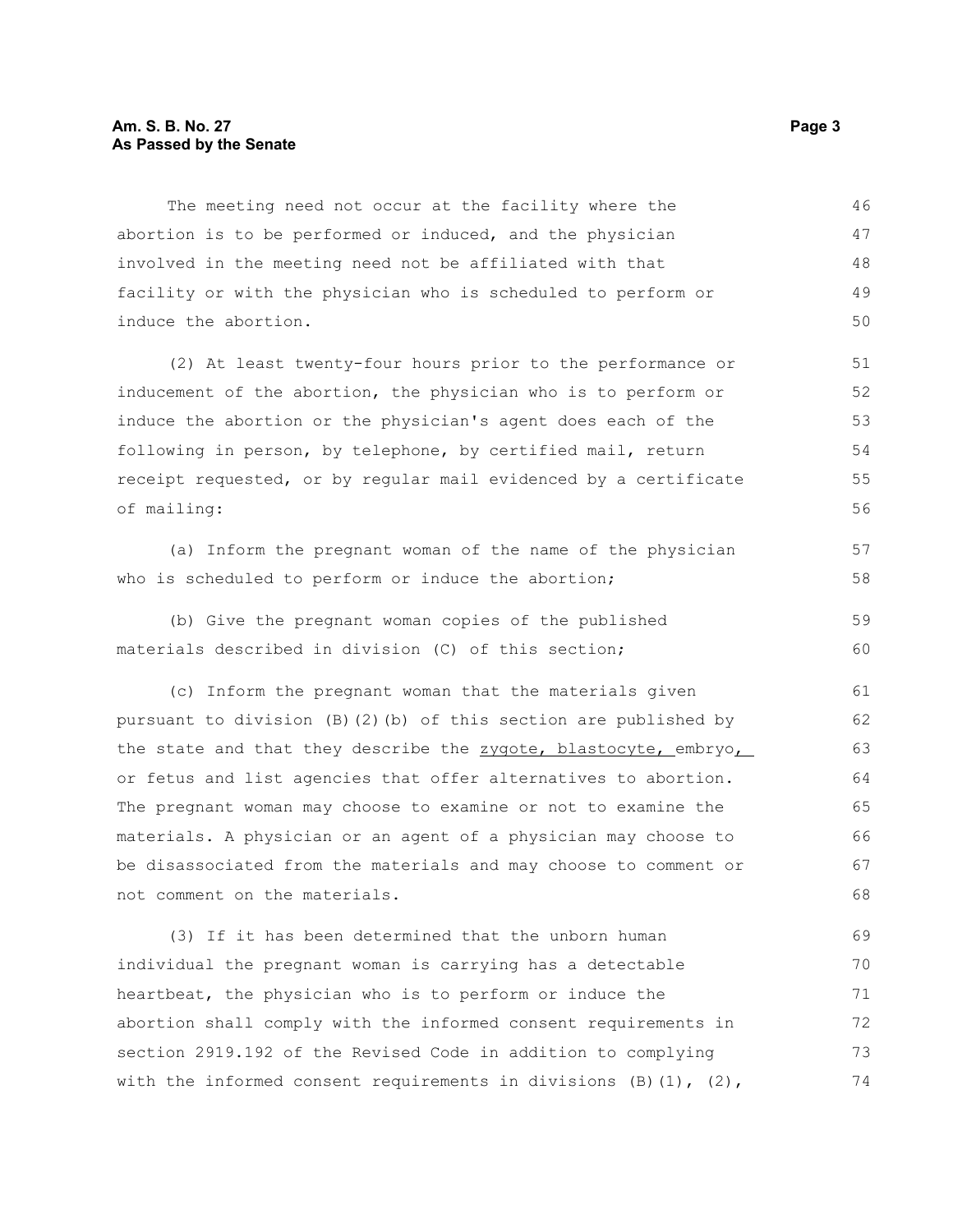(4), and (5) of this section.

(4) Prior to the performance or inducement of the abortion, the pregnant woman signs a form consenting to the abortion and certifies both-all of the following on that form:

(a) She has received the information and materials described in divisions (B)(1) and (2) of this section, and her questions about the abortion that will be performed or induced have been answered in a satisfactory manner.

(b) She consents to the particular abortion voluntarily, knowingly, intelligently, and without coercion by any person, and she is not under the influence of any drug of abuse or alcohol. 83 84 85 86

 (c) If the abortion will be performed or induced surgically, she has been provided with the notification form described in division (A) of section 3726.14 of the Revised Code. 87 88 89 90

 (d) If the abortion will be performed or induced surgically and she desires to exercise the rights under division (A) of section 3726.03 of the Revised Code, she has completed the disposition determination under section 3726.04 or 3726.041 of the Revised Code.

A form shall be completed for each zygote, blastocyte, embryo, or fetus to be aborted. If a pregnant woman is carrying more than one zygote, blastocyte, embryo, or fetus, she shall sign a form for each zygote, blastocyte, embryo, or fetus to be aborted.

The form shall contain the name and contact information of the physician who provided to the pregnant woman the information described in division (B)(1) of this section. 101 102 103

75

76 77 78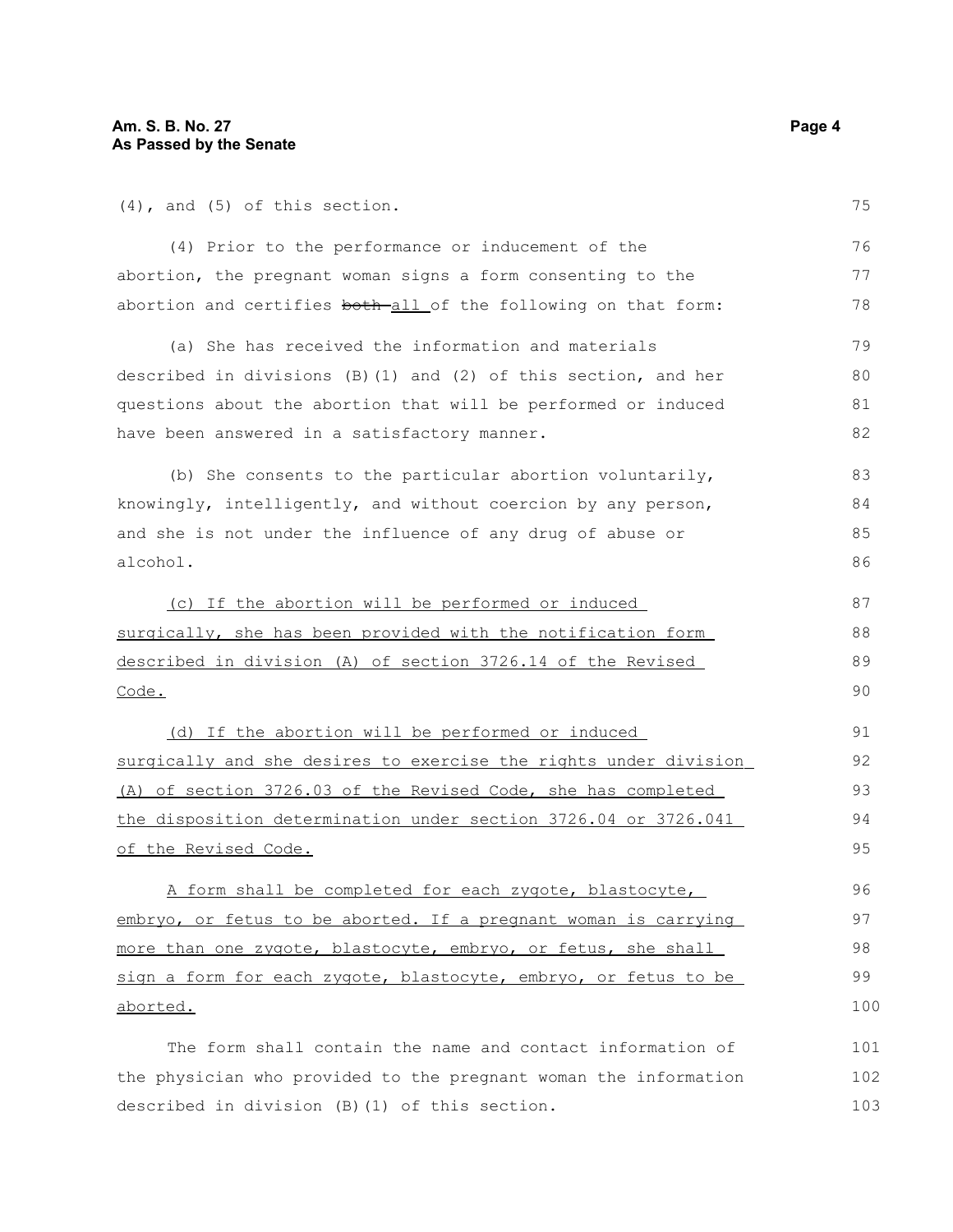#### **Am. S. B. No. 27 Page 5 As Passed by the Senate**

(5) Prior to the performance or inducement of the abortion, the physician who is scheduled to perform or induce the abortion or the physician's agent receives a copy of the pregnant woman's signed form on which she consents to the abortion and that includes the certification required by division (B)(4) of this section. 104 105 106 107 108 109

(C) The department of health shall publish in English and in Spanish, in a typeface large enough to be clearly legible, and in an easily comprehensible format, the following materials on the department's web site: 110 111 112 113

(1) Materials that inform the pregnant woman about family planning information, of publicly funded agencies that are available to assist in family planning, and of public and private agencies and services that are available to assist her through the pregnancy, upon childbirth, and while the child is dependent, including, but not limited to, adoption agencies. The materials shall be geographically indexed; include a comprehensive list of the available agencies, a description of the services offered by the agencies, and the telephone numbers and addresses of the agencies; and inform the pregnant woman about available medical assistance benefits for prenatal care, childbirth, and neonatal care and about the support obligations of the father of a child who is born alive. The department shall ensure that the materials described in division (C)(1) of this section are comprehensive and do not directly or indirectly promote, exclude, or discourage the use of any agency or service described in this division. 114 115 116 117 118 119 120 121 122 123 124 125 126 127 128 129 130

(2) Materials that inform the pregnant woman of the probable anatomical and physiological characteristics of the zygote, blastocyte, embryo, or fetus at two-week gestational 131 132 133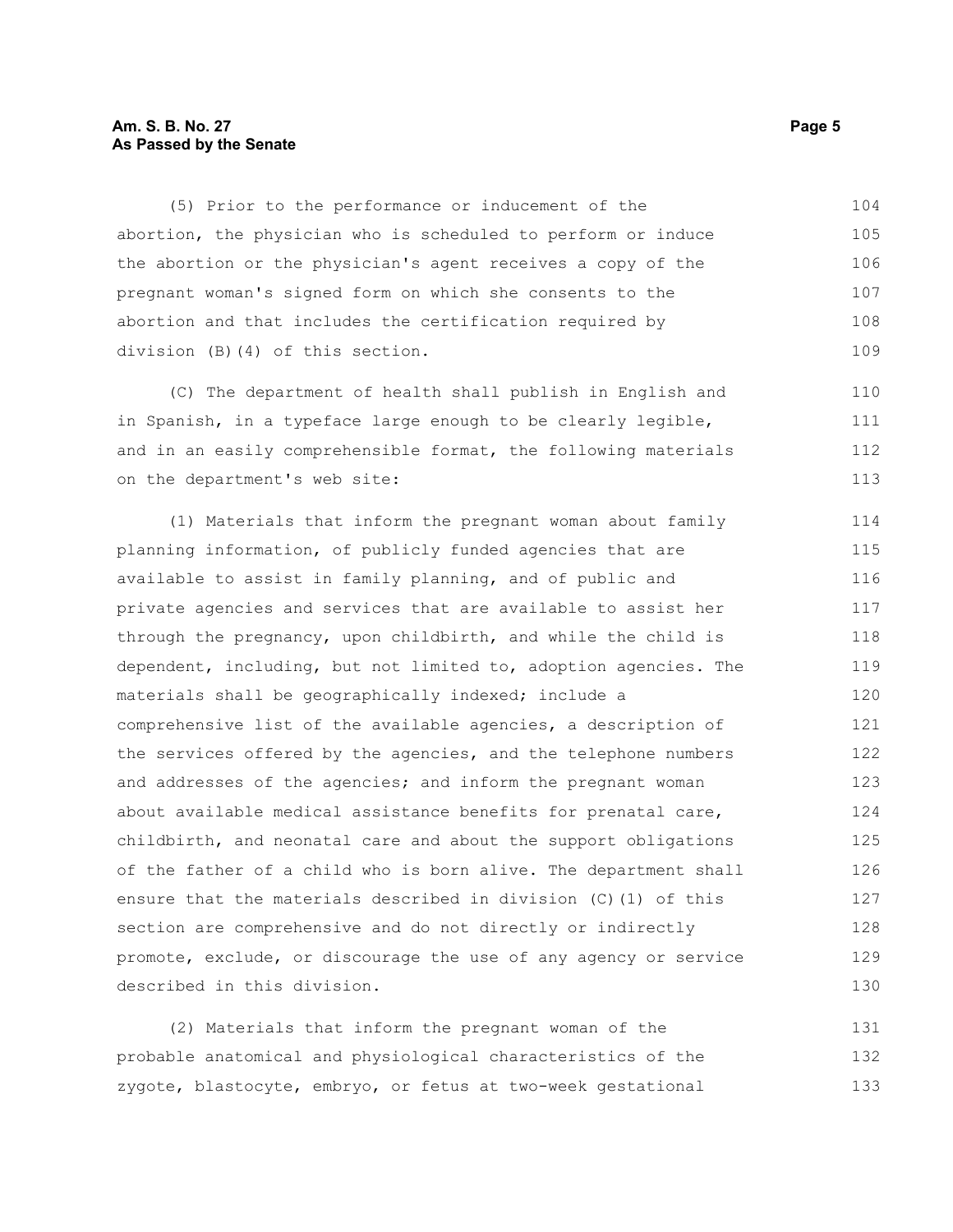#### **Am. S. B. No. 27 Page 6 As Passed by the Senate**

increments for the first sixteen weeks of pregnancy and at fourweek gestational increments from the seventeenth week of pregnancy to full term, including any relevant information regarding the time at which the fetus possibly would be viable. The department shall cause these materials to be published only after it consults with the Ohio state medical association and the Ohio section of the American college of obstetricians and gynecologists relative to the probable anatomical and physiological characteristics of a zygote, blastocyte, embryo, or fetus at the various gestational increments. The materials shall use language that is understandable by the average person who is not medically trained, shall be objective and nonjudgmental, and shall include only accurate scientific information about the zygote, blastocyte, embryo, or fetus at the various gestational increments. If the materials use a pictorial, photographic, or other depiction to provide information regarding the zygote, blastocyte, embryo, or fetus, the materials shall include, in a conspicuous manner, a scale or other explanation that is understandable by the average person and that can be used to determine the actual size of the zygote, blastocyte, embryo, or fetus at a particular gestational increment as contrasted with the depicted size of the zygote, blastocyte, embryo, or fetus at that gestational increment. (D) Upon the submission of a request to the department of 134 135 136 137 138 139 140 141 142 143 144 145 146 147 148 149 150 151 152 153 154 155 156 157

health by any person, hospital, physician, or medical facility for one copy of the materials published in accordance with division (C) of this section, the department shall make the requested copy of the materials available to the person, hospital, physician, or medical facility that requested the copy. 158 159 160 161 162 163

(E) If a medical emergency or medical necessity compels 164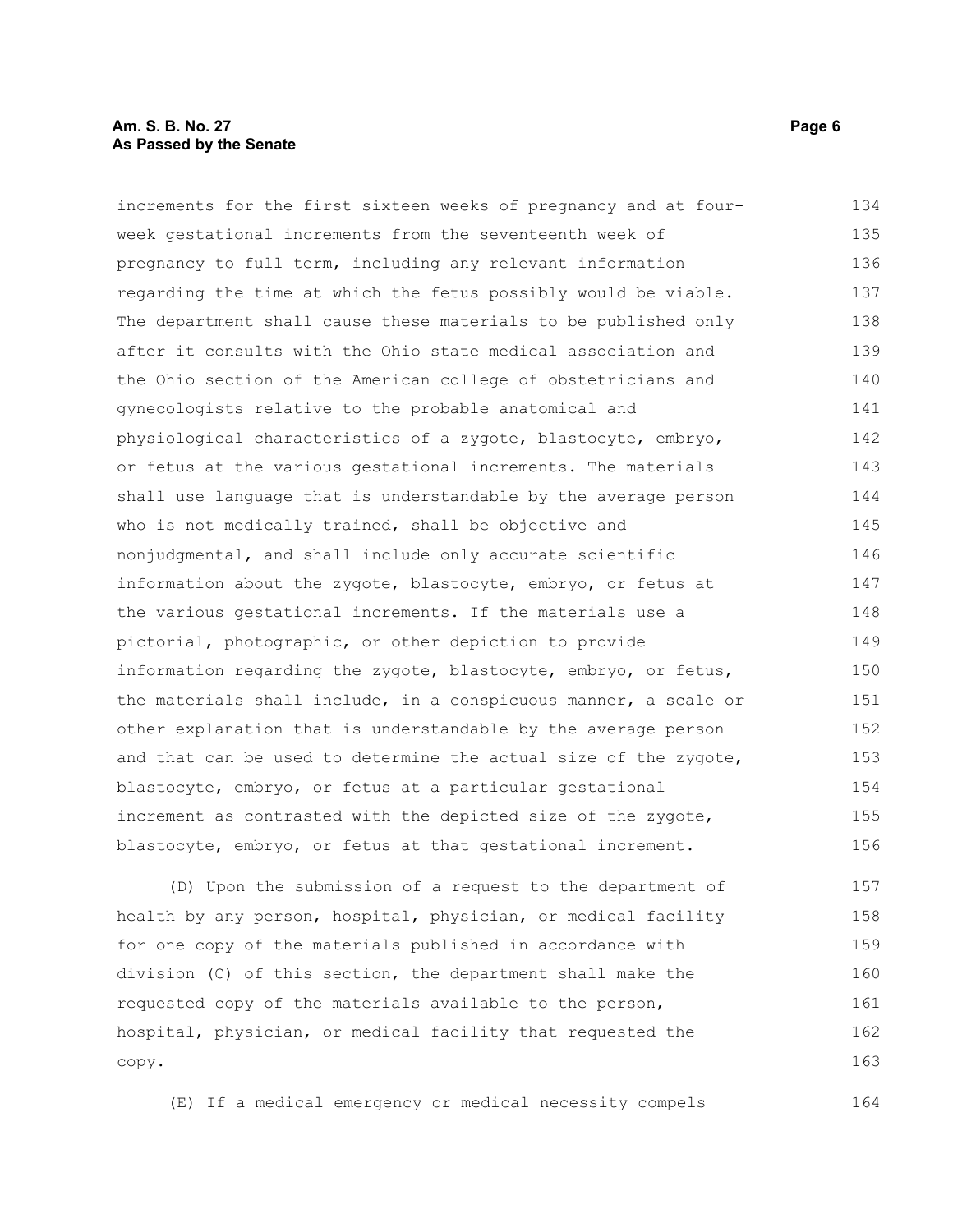#### **Am. S. B. No. 27 Page 7 As Passed by the Senate**

the performance or inducement of an abortion, the physician who will perform or induce the abortion, prior to its performance or inducement if possible, shall inform the pregnant woman of the medical indications supporting the physician's judgment that an immediate abortion is necessary. Any physician who performs or induces an abortion without the prior satisfaction of the conditions specified in division (B) of this section because of a medical emergency or medical necessity shall enter the reasons for the conclusion that a medical emergency or medical necessity exists in the medical record of the pregnant woman. 165 166 167 168 169 170 171 172 173 174

(F) If the conditions specified in division (B) of this section are satisfied, consent to an abortion shall be presumed to be valid and effective.

(G) The performance or inducement of an abortion without the prior satisfaction of the conditions specified in division (B) of this section does not constitute, and shall not be construed as constituting, a violation of division (A) of section 2919.12 of the Revised Code. The failure of a physician to satisfy the conditions of division (B) of this section prior to performing or inducing an abortion upon a pregnant woman may be the basis of both of the following: 178 179 180 181 182 183 184 185

(1) A civil action for compensatory and exemplary damages as described in division (H) of this section; 186 187

(2) Disciplinary action under section 4731.22 of the Revised Code. 188 189

(H)(1) Subject to divisions (H)(2) and (3) of this section, any physician who performs or induces an abortion with actual knowledge that the conditions specified in division (B) of this section have not been satisfied or with a heedless 190 191 192 193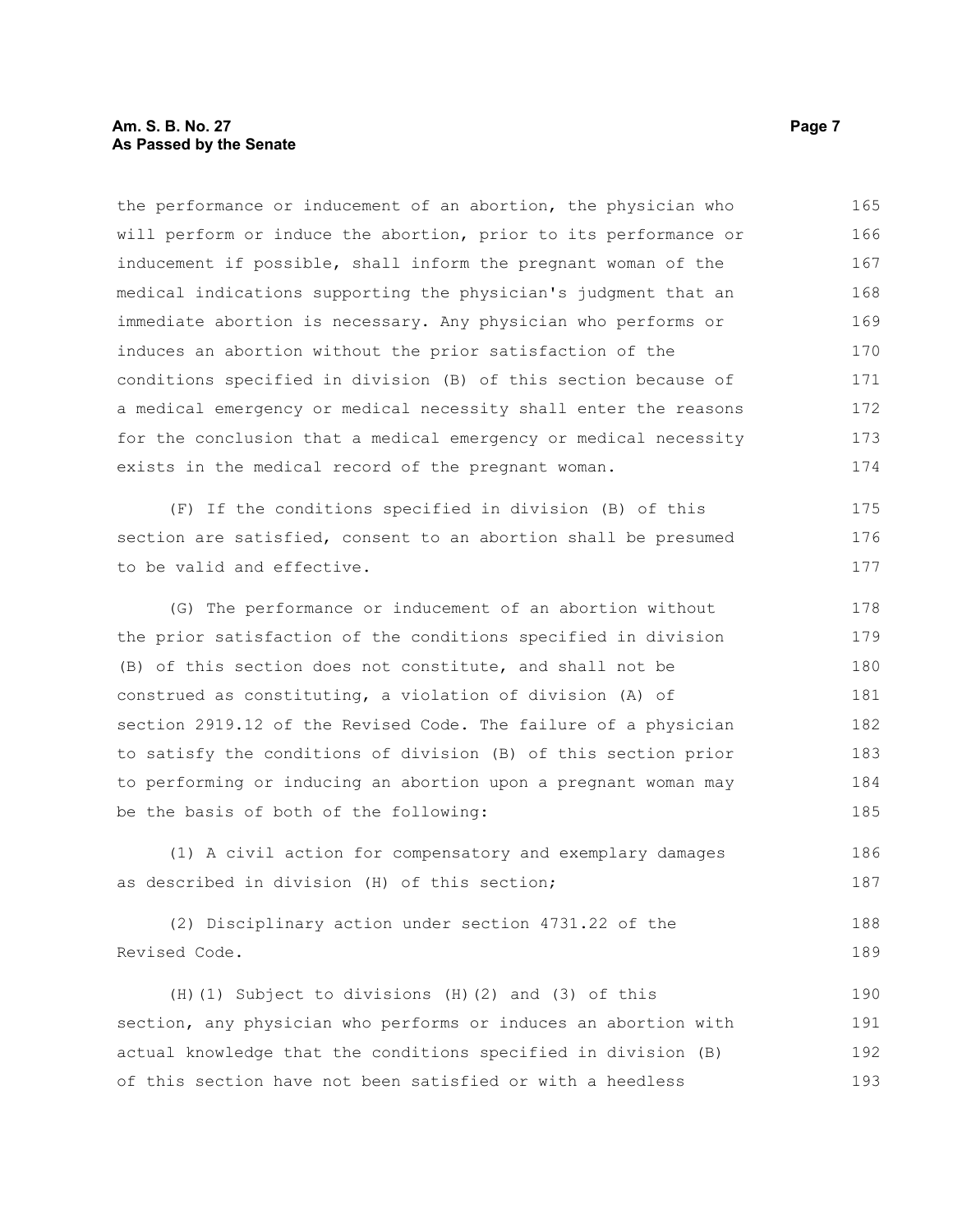#### **Am. S. B. No. 27 Page 8 As Passed by the Senate**

indifference as to whether those conditions have been satisfied is liable in compensatory and exemplary damages in a civil action to any person, or the representative of the estate of any person, who sustains injury, death, or loss to person or property as a result of the failure to satisfy those conditions. In the civil action, the court additionally may enter any injunctive or other equitable relief that it considers appropriate. 194 195 196 197 198 199 200 201

(2) The following shall be affirmative defenses in a civil action authorized by division (H)(1) of this section: 202 203

(a) The physician performed or induced the abortion under the circumstances described in division (E) of this section. 204 205

(b) The physician made a good faith effort to satisfy the conditions specified in division (B) of this section. 206 207

(3) An employer or other principal is not liable in damages in a civil action authorized by division (H)(1) of this section on the basis of the doctrine of respondeat superior unless either of the following applies: 208 209 210 211

(a) The employer or other principal had actual knowledge or, by the exercise of reasonable diligence, should have known that an employee or agent performed or induced an abortion with actual knowledge that the conditions specified in division (B) of this section had not been satisfied or with a heedless indifference as to whether those conditions had been satisfied. 212 213 214 215 216 217

(b) The employer or other principal negligently failed to secure the compliance of an employee or agent with division (B) of this section. 218 219 220

(4) Notwithstanding division (E) of section 2919.12 of the Revised Code, the civil action authorized by division (H)(1) of 221 222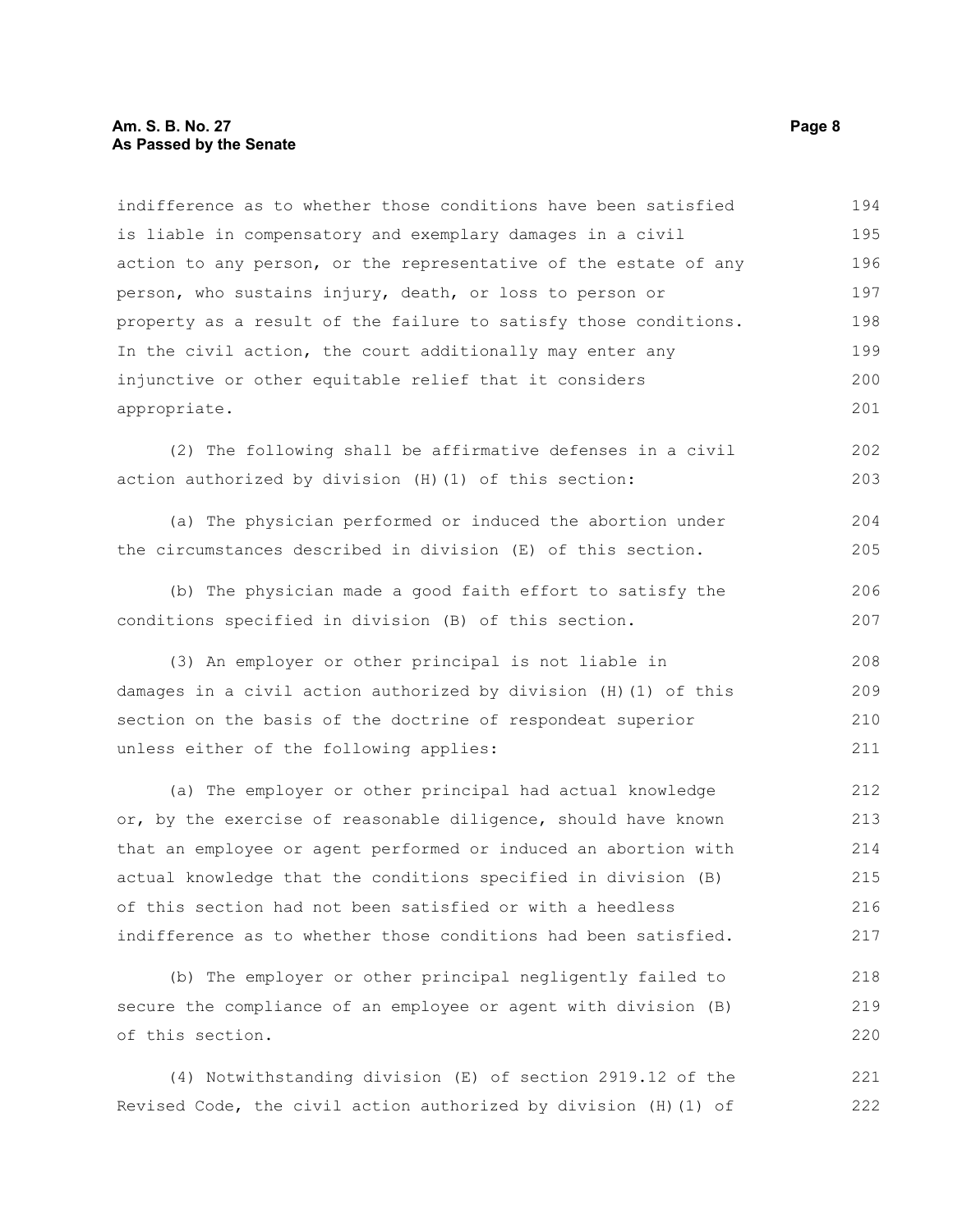#### **Am. S. B. No. 27 Page 9 As Passed by the Senate**

this section shall be the exclusive civil remedy for persons, or the representatives of estates of persons, who allegedly sustain injury, death, or loss to person or property as a result of a failure to satisfy the conditions specified in division (B) of this section. 223 224 225 226 227

(I) The department of job and family services shall prepare and conduct a public information program to inform women of all available governmental programs and agencies that provide services or assistance for family planning, prenatal care, child care, or alternatives to abortion. 228 229 230 231 232

**Sec. 3701.341.** (A) The director of health, pursuant to Chapter 119. and consistent with Chapter 3726. and section 2317.56 of the Revised Code, shall adopt rules relating to abortions and the following subjects: 233 234 235 236

(1) Post-abortion procedures to protect the health of the pregnant woman;

(2) Pathological reports;

- (3) Humane disposition of the product of human conception; 240
- (4) Counseling.

(B) The director of health shall implement the rules and shall apply to the court of common pleas for temporary or permanent injunctions restraining a violation or threatened violation of the rules. This action is an additional remedy not dependent on the adequacy of the remedy at law. 242 243 244 245 246

#### **Sec. 3701.79.** (A) As used in this section:

(1) "Abortion" has the same meaning as in section 2919.11 of the Revised Code. 248 249

237 238

239

241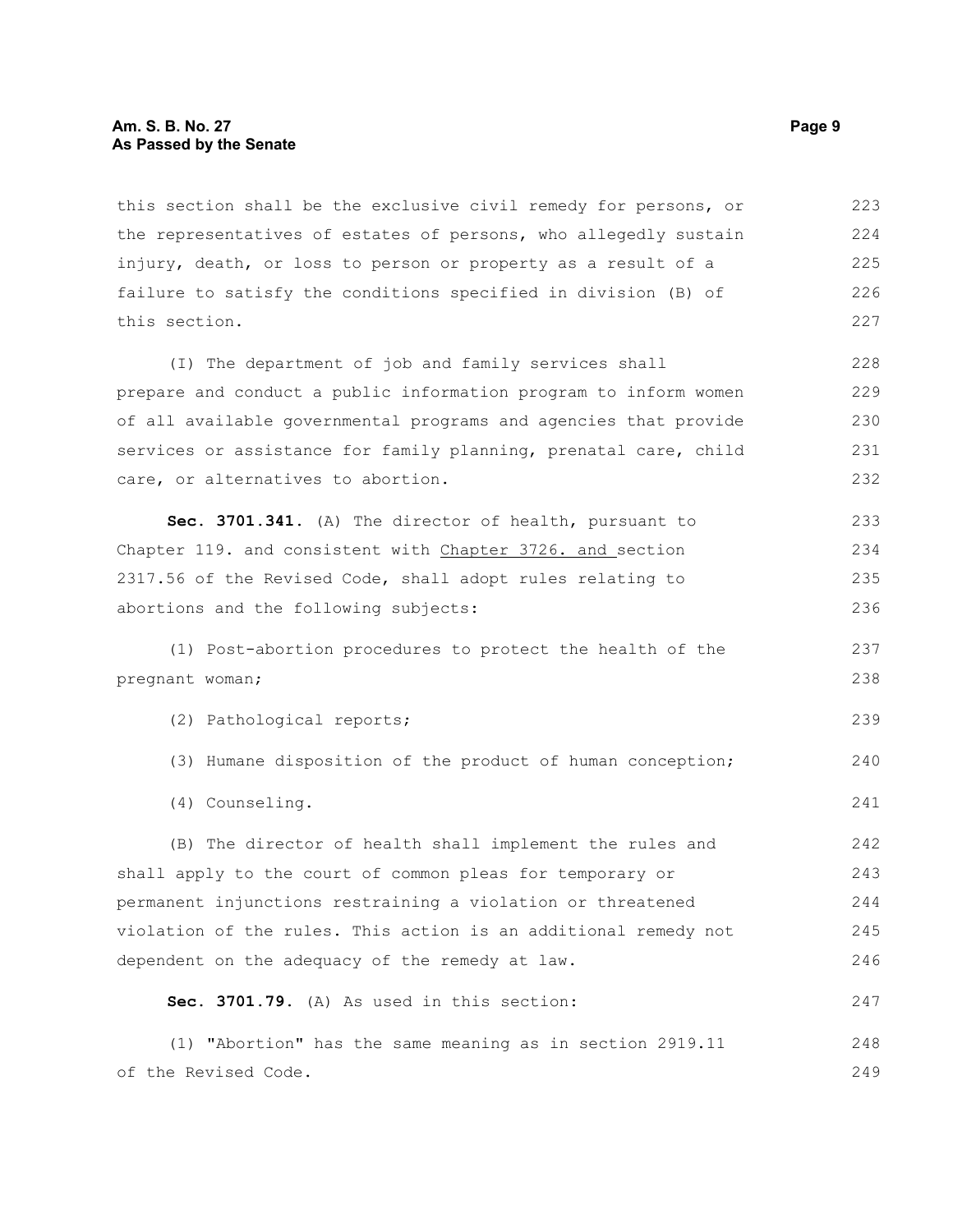| division (C) of this section.                                    | 251 |
|------------------------------------------------------------------|-----|
| (3) "Ambulatory surgical facility" has the same meaning as       | 252 |
| in section 3702.30 of the Revised Code.                          | 253 |
| (4) "Department" means the department of health.                 | 254 |
| (5) "Hospital" means any building, structure, institution,       | 255 |
| or place devoted primarily to the maintenance and operation of   | 256 |
| facilities for the diagnosis, treatment, and medical or surgical | 257 |
| care for three or more unrelated individuals suffering from      | 258 |
| illness, disease, injury, or deformity, and regularly making     | 259 |
| available at least clinical laboratory services, diagnostic x-   | 260 |
| ray services, treatment facilities for surgery or obstetrical    | 261 |
| care, or other definitive medical treatment. "Hospital" does not | 262 |
| include a "home" as defined in section 3721.01 of the Revised    | 263 |
| Code.                                                            | 264 |
| (6) "Physician's office" means an office or portion of an        | 265 |
| office that is used to provide medical or surgical services to   | 266 |
| the physician's patients. "Physician's office" does not mean an  | 267 |
| ambulatory surgical facility, a hospital, or a hospital          | 268 |
| emergency department.                                            | 269 |
| (7) "Postabortion care" means care given after the uterus        | 270 |
| has been evacuated by abortion.                                  | 271 |
| (B) The department shall be responsible for collecting and       | 272 |
| collating abortion data reported to the department as required   | 273 |
| by this section.                                                 | 274 |
| (C) The attending physician shall complete an individual         | 275 |
| abortion report for each the abortion of each zygote,            | 276 |
| blastocyte, embryo, or fetus the physician performs-upon a-      | 277 |

(2) "Abortion report" means a form completed pursuant to

blastocyte, embryo, or fetus the physician performs-upon awoman. The report shall be confidential and shall not contain 278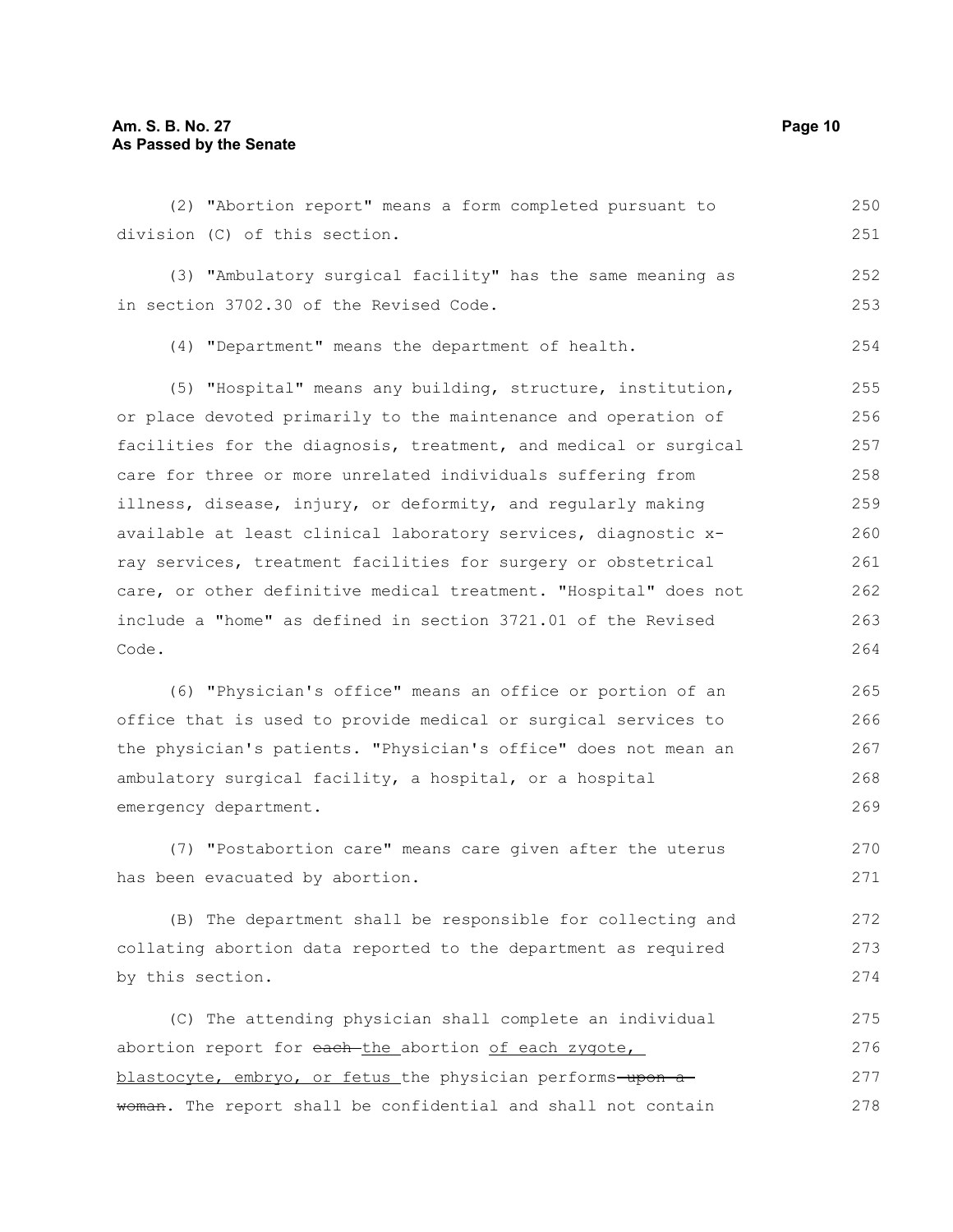the woman's name. The report shall include, but is not limited to, all of the following, insofar as the patient makes the data available that is not within the physician's knowledge: (1) Patient number; (2) The name and address of the facility in which the abortion was performed, and whether the facility is a hospital, ambulatory surgical facility, physician's office, or other facility; (3) The date of the abortion; (4) If a surgical abortion, the method of final disposition of the fetal remains under Chapter 3726. of the Revised Code; (5) All of the following regarding the woman on whom the abortion was performed: (a) Zip code of residence; (b) Age; (c) Race; (d) Marital status; (e) Number of previous pregnancies; (f) Years of education; (g) Number of living children; (h) Number of zygotes, blastocytes, embryos, or fetuses previously-induced abortions aborted; (i) Date of last induced abortion; (j) Date of last live birth; 279 280 281 282 283 284 285 286 287 288 289 290 291 292 293 294 295 296 297 298 299 300 301 302 303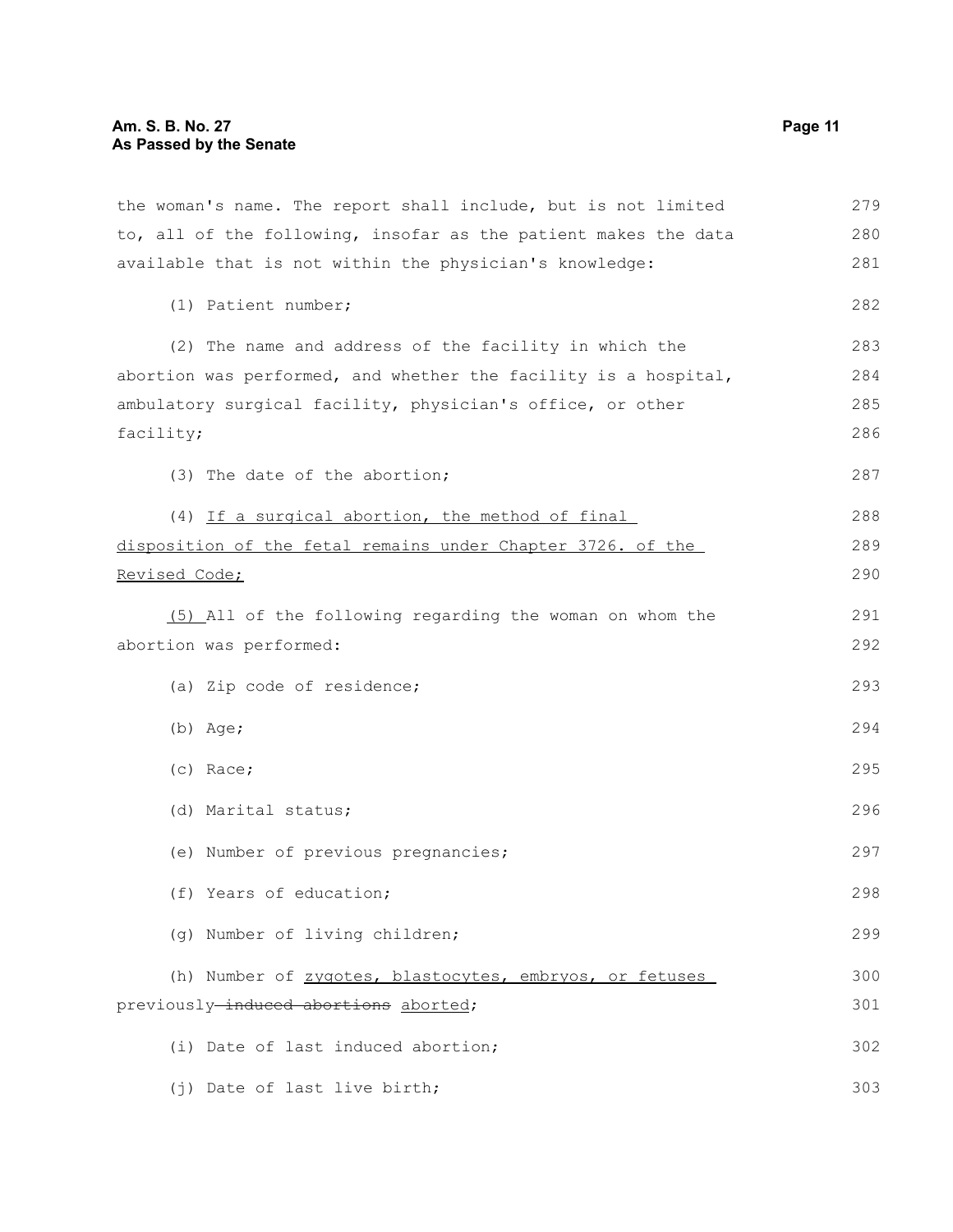| (k) Method of contraception at the time of conception;                                                                          | 304        |
|---------------------------------------------------------------------------------------------------------------------------------|------------|
| (1) Date of the first day of the last menstrual period;                                                                         | 305        |
| (m) Medical condition at the time of the abortion;                                                                              | 306        |
| (n) Rh-type;                                                                                                                    | 307        |
| (o) The number of weeks of gestation at the time of the<br>abortion.                                                            | 308<br>309 |
| (5) (6) The type of abortion procedure performed;                                                                               | 310        |
| (6) (7) Complications by type;                                                                                                  | 311        |
| $(7)$ (8) Written acknowledgment by the attending physician<br>that the pregnant woman is not seeking the abortion, in whole or | 312<br>313 |
| in part, because of any of the following:                                                                                       | 314        |
| (a) A test result indicating Down syndrome in an unborn<br>child;                                                               | 315<br>316 |
| (b) A prenatal diagnosis of Down syndrome in an unborn<br>child;                                                                | 317<br>318 |
| (c) Any other reason to believe that an unborn child has<br>Down syndrome.                                                      | 319<br>320 |
| $(9)$ (9) Type of procedure performed after the abortion;                                                                       | 321        |
| (9) (10) Type of family planning recommended;                                                                                   | 322        |
| (10) -(11) Type of additional counseling given;                                                                                 | 323        |
| (11) -(12) Signature of attending physician.                                                                                    | 324        |
| (D) The physician who completed the abortion report under                                                                       | 325        |
| division (C) of this section shall submit the abortion report to                                                                | 326        |
| the department within fifteen days after the woman is                                                                           | 327        |
| discharged.                                                                                                                     | 328        |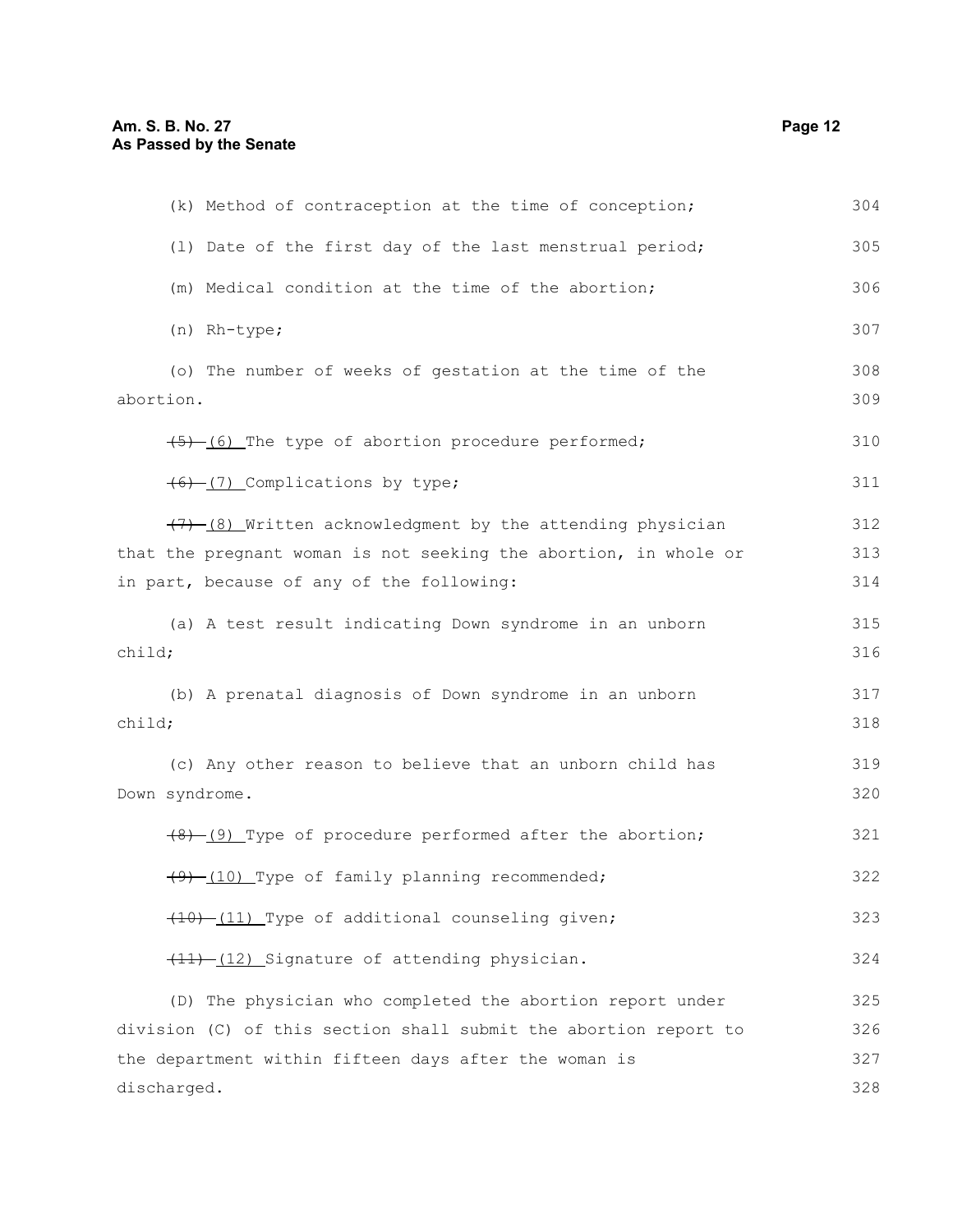#### **Am. S. B. No. 27 Page 13 As Passed by the Senate**

(E) The appropriate vital records report or certificate shall be made out after the twentieth week of gestation. 329 330

(F) A copy of the abortion report shall be made part of the medical record of the patient of the facility in which the abortion was performed. 331 332 333

(G) Each hospital shall file monthly and annual reports listing the total number of women who have undergone a posttwelve-week-gestation abortion and received postabortion care. The annual report shall be filed following the conclusion of the state's fiscal year. Each report shall be filed within thirty days after the end of the applicable reporting period. 334 335 336 337 338 339

(H) Each case in which a physician treats a post abortion complication shall be reported on a postabortion complication form. The report shall be made upon a form prescribed by the department, shall be signed by the attending physician, and shall be confidential. 340 341 342 343 344

(I)(1) Not later than the first day of October of each year, the department shall issue an annual report of the abortion data reported to the department for the previous calendar year as required by this section. The annual report shall include at least the following information: 345 346 347 348 349

```
(a) The total number of-induced abortions zygotes,
blastocytes, embryos, or fetuses that were aborted;
                                                                            350
                                                                            351
```
(b) The number of abortions performed on Ohio and out-ofstate residents; (c) The number of abortions performed, sorted by each of the following: 352 353 354 355

(i) The age of the woman on whom the abortion was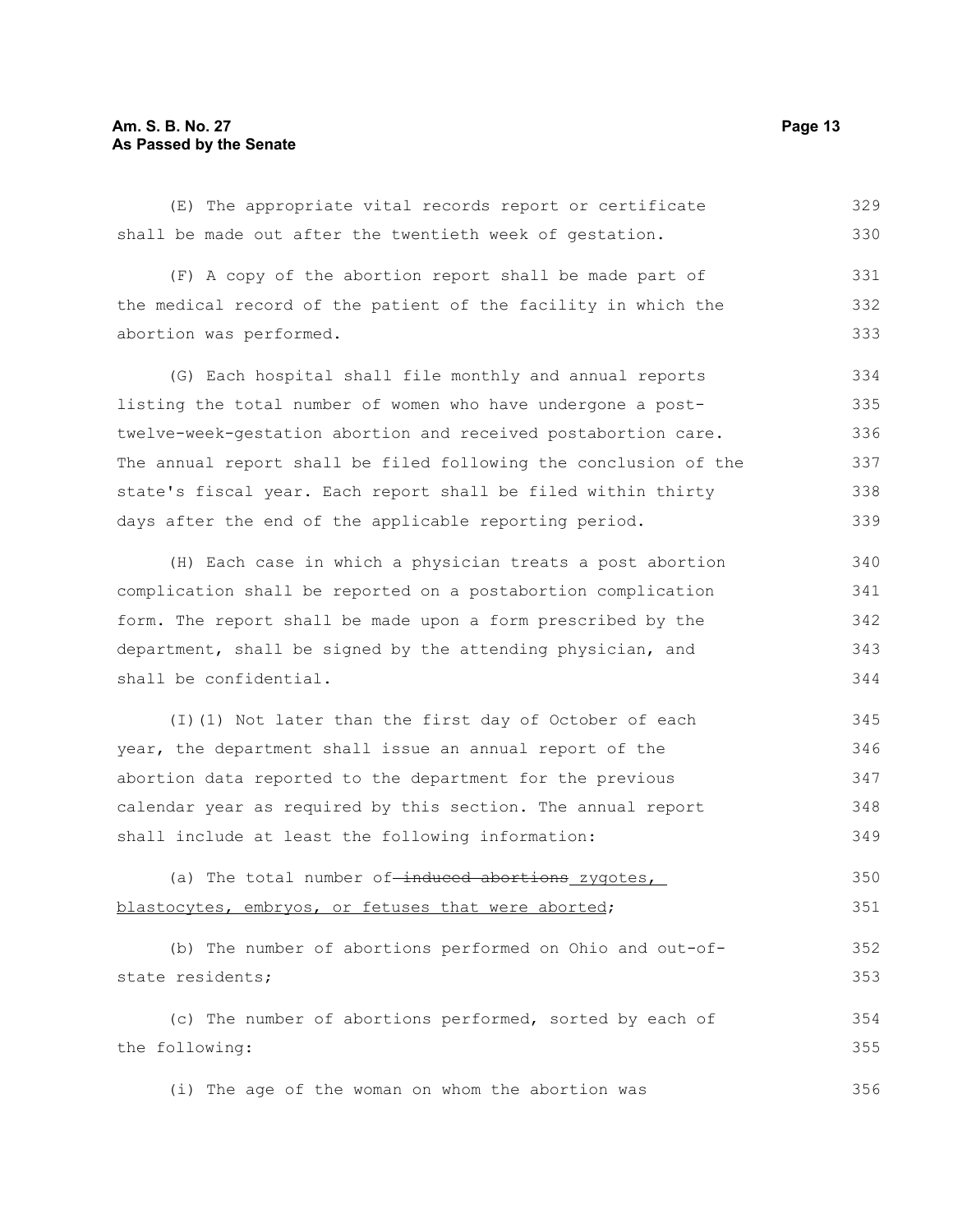performed, using the following categories: under fifteen years of age, fifteen to nineteen years of age, twenty to twenty-four years of age, twenty-five to twenty-nine years of age, thirty to thirty-four years of age, thirty-five to thirty-nine years of age, forty to forty-four years of age, forty-five years of age or older; (ii) The race and Hispanic ethnicity of the woman on whom the abortion was performed; (iii) The education level of the woman on whom the abortion was performed, using the following categories or their equivalents: less than ninth grade, ninth through twelfth grade, one or more years of college; (iv) The marital status of the woman on whom the abortion was performed; (v) The number of living children of the woman on whom the abortion was performed, using the following categories: none, one, or two or more; (vi) The number of weeks of gestation of the woman at the time the abortion was performed, using the following categories: less than nine weeks, nine to twelve weeks, thirteen to nineteen weeks, or twenty weeks or more; (vii) The county in which the abortion was performed; (viii) The type of abortion procedure performed; (ix) The number of abortions zygotes, blastocytes, embryos, or fetuses previously performed on aborted by the woman on whom the abortion was performed; (x) The type of facility in which the abortion was performed; 357 358 359 360 361 362 363 364 365 366 367 368 369 370 371 372 373 374 375 376 377 378 379 380 381 382 383 384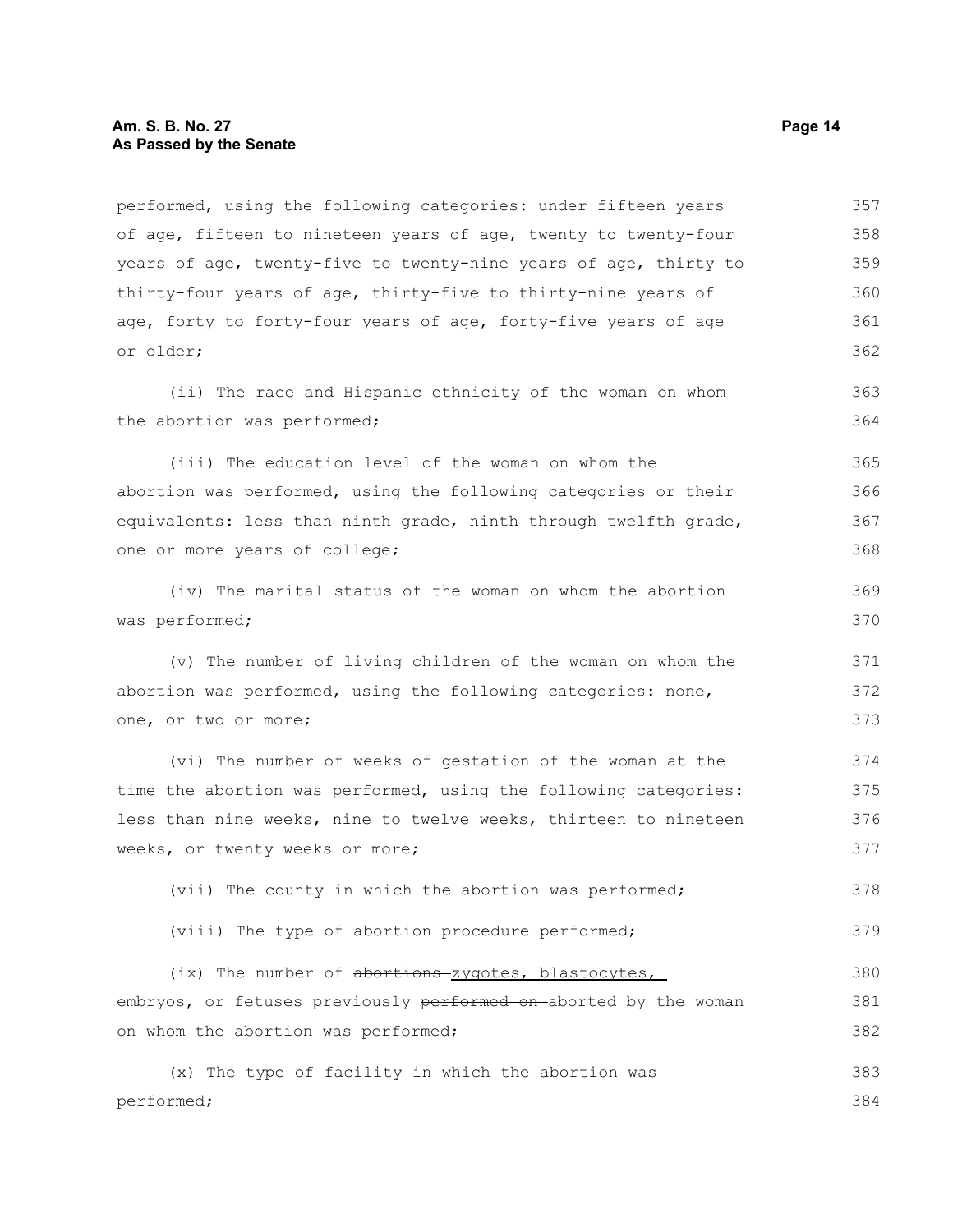#### **Am. S. B. No. 27 Page 15 As Passed by the Senate**

(xi) For Ohio residents, the county of residence of the woman on whom the abortion was performed. (2) The report also shall indicate the number and type of the abortion complications reported to the department either on the abortion report required under division (C) of this section or the postabortion complication report required under division (H) of this section. (3) In addition to the annual report required under division (I)(1) of this section, the department shall make available, on request, the number of abortions performed by zip code of residence. (J) The director of health shall implement this section and shall apply to the court of common pleas for temporary or permanent injunctions restraining a violation or threatened violation of its requirements. This action is an additional remedy not dependent on the adequacy of the remedy at law. **Sec. 3726.01.** As used in this chapter: (A) "Abortion facility" means any of the following in which abortions are induced or performed: (1) Ambulatory surgical facility as defined in section 3702.30 of the Revised Code; (2) Any other facility in which abortion is legally provided. (B) "Cremation" has the same meaning as in section 4717.01 of the Revised Code. (C) "Fetal remains" means the product of human conception that has been aborted. If a woman is carrying more than one zygote, blastocyte, embryo, or fetus, such as in the incidence 385 386 387 388 389 390 391 392 393 394 395 396 397 398 399 400 401 402 403 404 405 406 407 408 409 410 411 412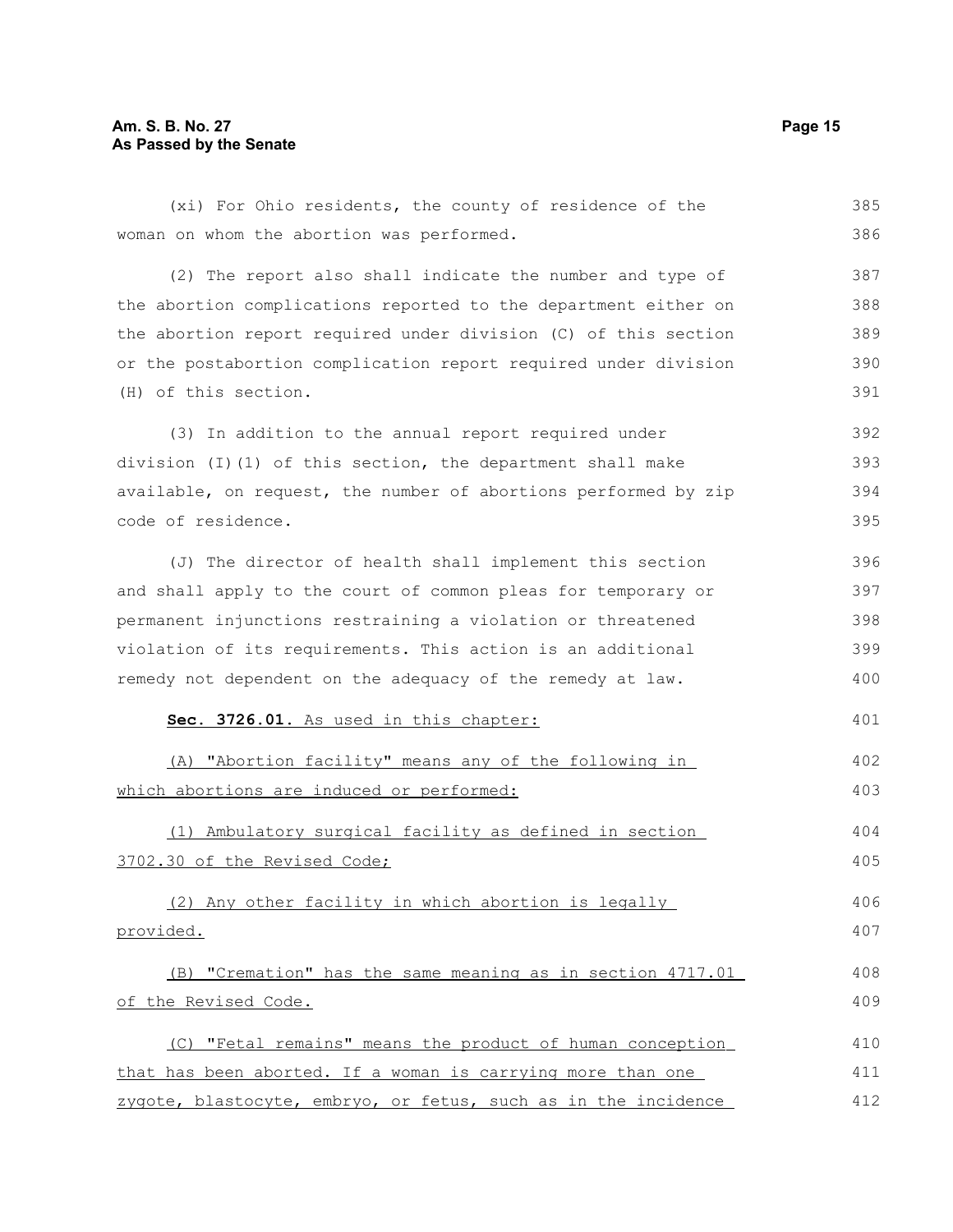| of twins or triplets, each zygote, blastocyte, embryo, or fetus  | 413 |
|------------------------------------------------------------------|-----|
| or any of its parts that is aborted is a separate product of     | 414 |
| human conception that has been aborted.                          | 415 |
| (D) "Interment" means the burial or entombment of fetal          | 416 |
| <u>remains.</u>                                                  | 417 |
| Sec. 3726.02. (A) Final disposition of fetal remains from        | 418 |
| a surgical abortion at an abortion facility shall be by          | 419 |
| cremation or interment.                                          | 420 |
| (B) The cremation of fetal remains under division (A) of         | 421 |
| this section shall be in a crematory facility, in compliance     | 422 |
| with Chapter 4717. of the Revised Code.                          | 423 |
| (C) As used in this section, "crematory facility" has the        | 424 |
| same meaning as in section 4717.01 of the Revised Code.          | 425 |
| Sec. 3726.03. (A) A pregnant woman who has a surgical            | 426 |
| abortion has the right to determine both of the following        | 427 |
| regarding the fetal remains:                                     | 428 |
| (1) Whether the final disposition shall be by cremation or       | 429 |
| interment;                                                       | 430 |
| (2) The location for the final disposition.                      | 431 |
| (B) A pregnant woman who has a surgical abortion shall be        | 432 |
| provided with a notification form described in division (A) of   | 433 |
| section 3726.14 of the Revised Code.                             | 434 |
| Sec. 3726.04. (A) (1) If a pregnant woman desires to             | 435 |
| exercise the rights under division (A) of section 3726.03 of the | 436 |
| Revised Code, she shall make the determination in writing using  | 437 |
| a form prescribed by the director of health under division (C)   | 438 |
| of section 3726.14 of the Revised Code. The determination must   | 439 |
| clearly indicate both of the following:                          | 440 |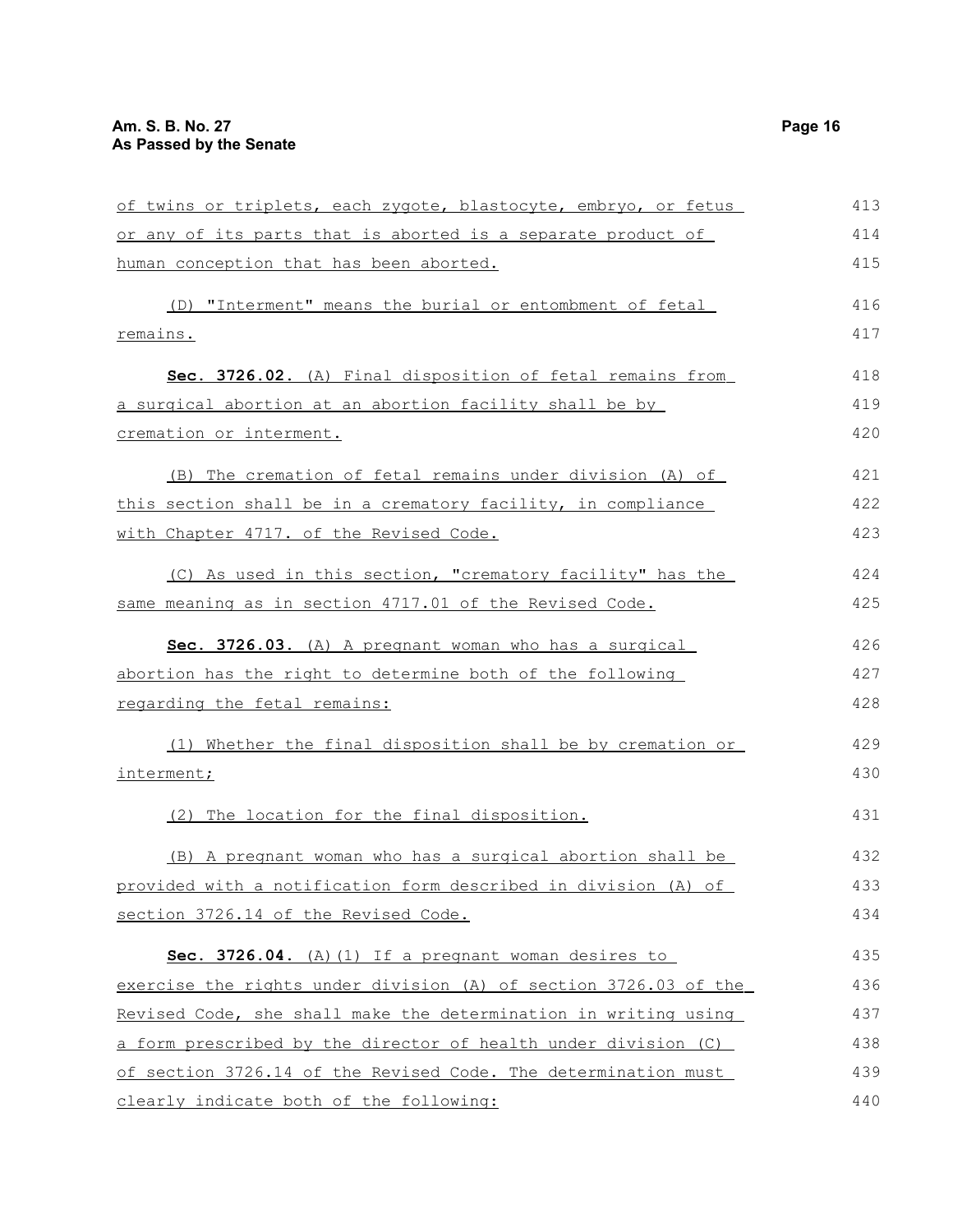| (a) Whether the final disposition will be by cremation or         | 441 |
|-------------------------------------------------------------------|-----|
| interment;                                                        | 442 |
| (b) Whether the final disposition will be at a location           | 443 |
| other than one provided by the abortion facility.                 | 444 |
| (2) If a pregnant woman does not desire to exercise the           | 445 |
| rights under division (A) of section 3726.03 of the Revised       | 446 |
| Code, the abortion facility shall determine whether final         | 447 |
| disposition shall be by cremation or interment.                   | 448 |
| (B) (1) A pregnant woman who is under eighteen years of           | 449 |
| age, unmarried, and unemancipated shall obtain parental consent   | 450 |
| from one of the person's parents, quardian, or custodian to the   | 451 |
| final disposition determination she makes under division (A) (1)  | 452 |
| of this section. The consent shall be made in writing using a     | 453 |
| form prescribed by the director under division (B) of section     | 454 |
| 3726.14 of the Revised Code.                                      | 455 |
| (2) The consent under division (B) (1) of this section is         | 456 |
| not required for a pregnant woman exercising her rights under     | 457 |
| division (A) of section 3726.03 of the Revised Code if an order   | 458 |
| authorizing the minor to consent, or the court to consent on      | 459 |
| behalf of the minor, to the abortion was issued under section     | 460 |
| 2151.85 or division (C) of section 2919.121 of the Revised Code.  | 461 |
| Sec. 3726.041. (A) A pregnant woman who is carrying more          | 462 |
| than one zygote, blastocyte, embryo, or fetus, who desires to     | 463 |
| exercise the rights under division (A) of section 3726.03 of the  | 464 |
| Revised Code, shall complete one form under division (A) (1) of   | 465 |
| section 3726.04 of the Revised Code for each zygote, blastocyte,  | 466 |
| embryo, or fetus that will be aborted.                            | 467 |
| (B) A pregnant woman who obtains parental consent under           | 468 |
| division (B) (1) of section 3726.04 of the Revised Code shall use | 469 |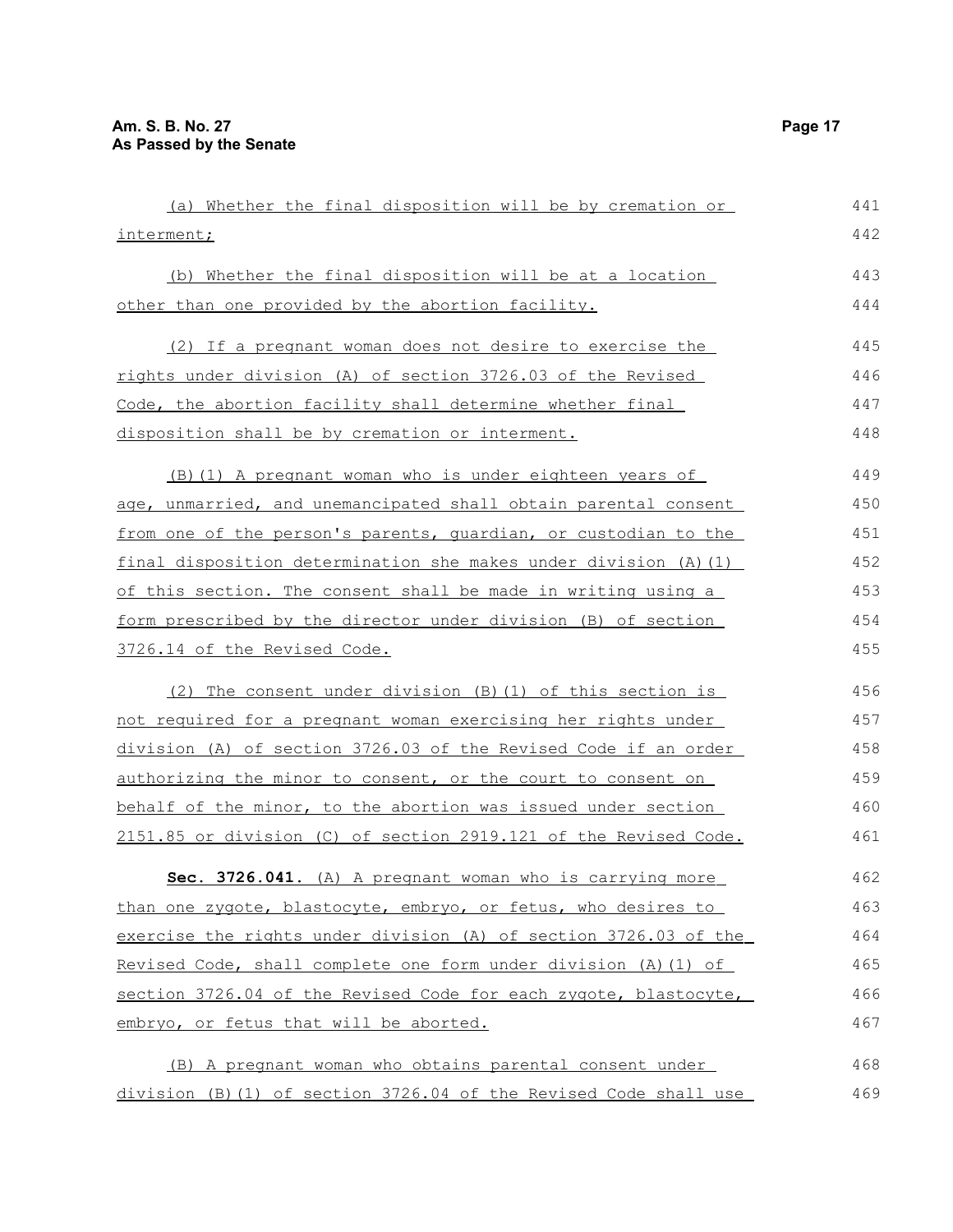| one consent form for each zygote, blastocyte, embryo, or fetus       | 470 |
|----------------------------------------------------------------------|-----|
| that will be aborted.                                                | 471 |
| Sec. 3726.042. A form used under section 3726.04 of the              | 472 |
| Revised Code that covers more than one zygote, blastocyte,           | 473 |
| embryo, or fetus that will be aborted is invalid.                    | 474 |
| Sec. 3726.05. An abortion facility may not release fetal             | 475 |
| remains from a surgical abortion, or arrange for the cremation       | 476 |
| or interment of such fetal remains, until it obtains a final         | 477 |
| disposition determination made, and if applicable, the consent       | 478 |
| made, under section 3726.04 or 3726.041 of the Revised Code.         | 479 |
| Sec. 3726.09. (A) Except as provided in division (B) of              | 480 |
| this section, an abortion facility shall pay for and provide for     | 481 |
| the cremation or interment of the fetal remains from a surgical      | 482 |
| abortion performed at that facility.                                 | 483 |
| (B) If the disposition determination made under division             | 484 |
| (A) (1) of section 3726.04 or 3726.041 of the Revised Code           | 485 |
| identifies a location for final disposition other than one           | 486 |
| provided by the abortion facility, the pregnant woman is             | 487 |
| <u>responsible for the costs related to the final disposition of</u> | 488 |
| the fetal remains at the chosen location.                            | 489 |
| Sec. 3726.10. An abortion facility shall document in the             | 490 |
| pregnant woman's medical record the final disposition                | 491 |
| determination made, and if applicable, the consent made, under       | 492 |
| section 3726.04 or 3726.041 of the Revised Code.                     | 493 |
| Sec. 3726.11. An abortion facility shall maintain                    | 494 |
| evidentiary documentation demonstrating the date and method of       | 495 |
| the disposition of fetal remains from surgical abortions             | 496 |
| performed or induced in the facility.                                | 497 |
| Sec. 3726.12. An abortion facility shall have written                | 498 |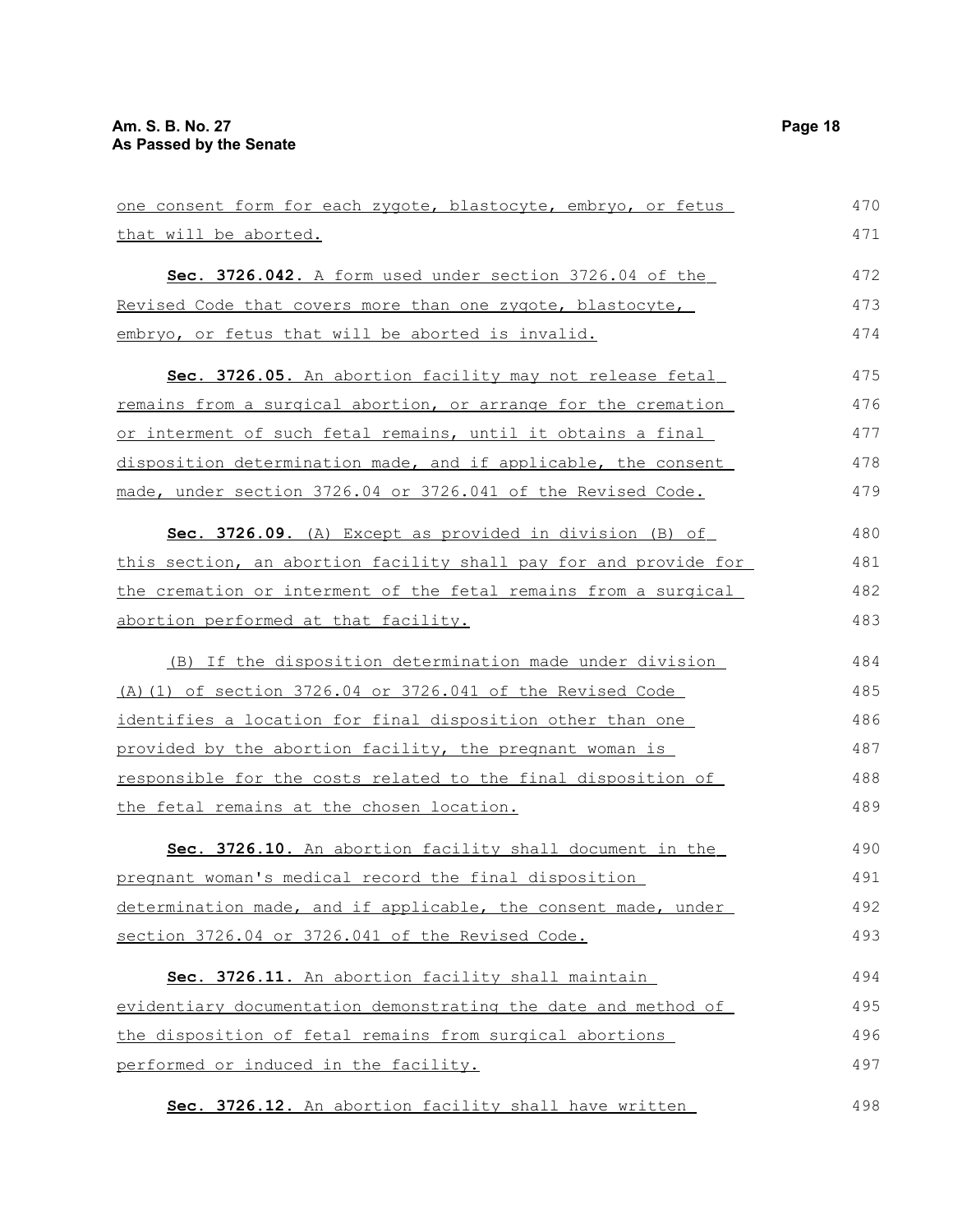| policies and procedures regarding cremation or interment of            | 499 |
|------------------------------------------------------------------------|-----|
| fetal remains from surgical abortions performed or induced in          | 500 |
| the facility.                                                          | 501 |
| Sec. 3726.13. An abortion facility shall develop and                   | 502 |
| maintain a written list of locations at which it provides or           | 503 |
| arranges for the final disposition of fetal remains from               | 504 |
| surgical abortions.                                                    | 505 |
| Sec. 3726.14. Not later than ninety days after the                     | 506 |
| effective date of this section, the director of health, in             | 507 |
| accordance with Chapter 119. of the Revised Code, shall adopt          | 508 |
| <u>rules necessary to carry out sections 3726.01 to 3726.13 of the</u> | 509 |
| Revised Code, including rules that prescribe the following:            | 510 |
| (A) The notification form informing pregnant women who                 | 511 |
| seek surgical abortions of the following:                              | 512 |
| (1) The right to determine final disposition of fetal                  | 513 |
| remains under division (A) of section 3726.03 of the Revised           | 514 |
| <u>Code;</u>                                                           | 515 |
| (2) The available options for locations and methods for                | 516 |
| the disposition of fetal remains.                                      | 517 |
| (B) The consent form for purposes of section 3726.04 or                | 518 |
| 3726.041 of the Revised Code;                                          | 519 |
| (C)(1) A detachable supplemental form to the form                      | 520 |
| described in division (B) (4) of section 2317.56 of the Revised        | 521 |
| Code that meets the following requirements:                            | 522 |
| (a) Indicates whether the pregnant woman has indicated a               | 523 |
| preference as to the method of disposition of the fetal remains        | 524 |
| and the preferred method selected;                                     | 525 |
| (b) Indicates whether the pregnant woman has indicated a               | 526 |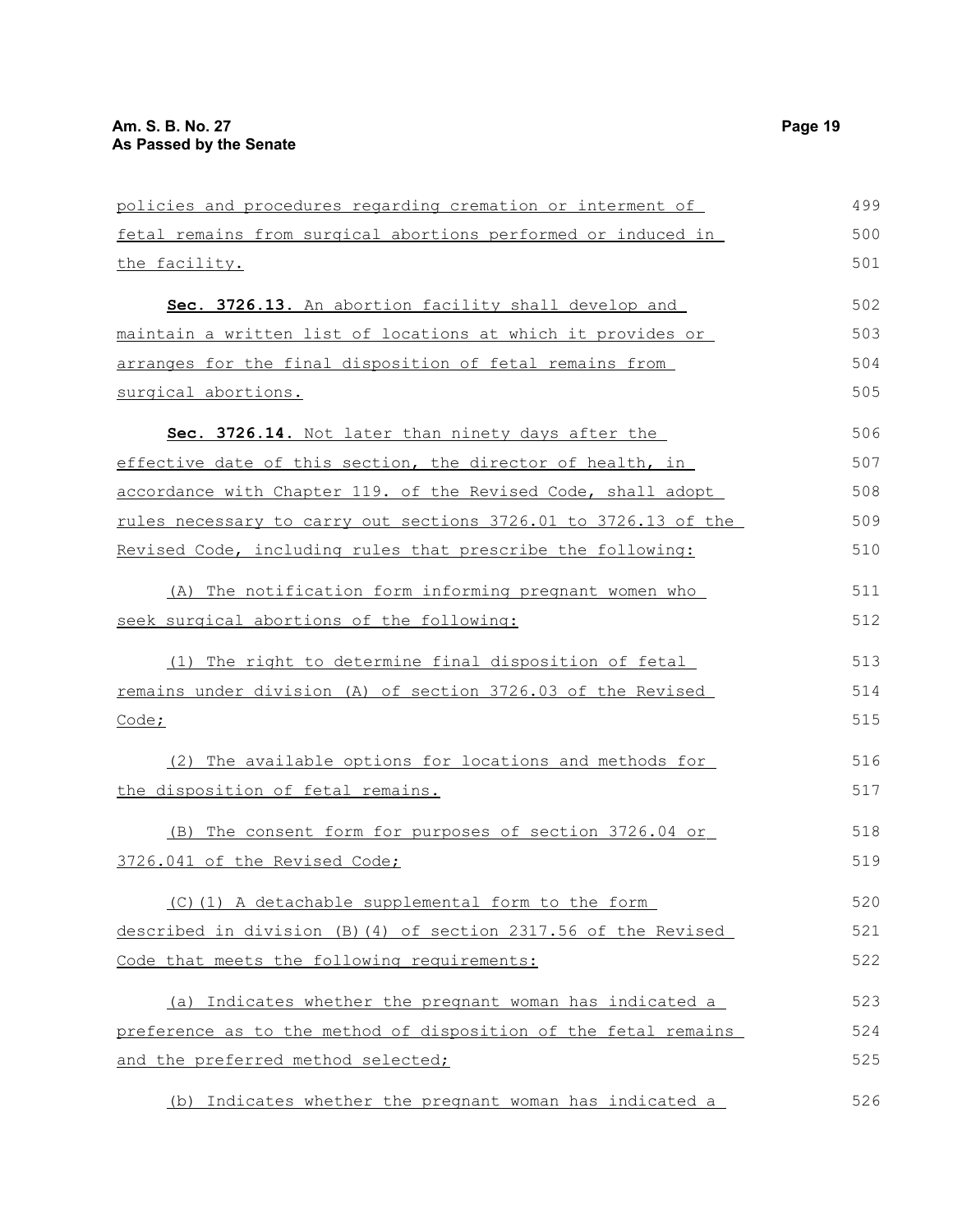| preference as to the location of disposition of the fetal        | 527 |
|------------------------------------------------------------------|-----|
| remains;                                                         | 528 |
| (c) Provides for the signature of the physician who is to        | 529 |
| perform or induce the abortion;                                  | 530 |
| (d) Provides for a medical identification number for the         | 531 |
| pregnant woman but does not provide for the pregnant woman's     | 532 |
| printed name or signature.                                       | 533 |
| (2) If a medical emergency or medical necessity prevents         | 534 |
| the pregnant woman from completing the detachable supplemental   | 535 |
| form, procedures to complete that form a reasonable time after   | 536 |
| the medical emergency or medical necessity has ended.            | 537 |
| Sec. 3726.15. A person who buries or cremates fetal              | 538 |
| remains from a surgical abortion is not liable for or subject to | 539 |
| damages in any civil action, prosecution in any criminal         | 540 |
| proceeding, or professional disciplinary action related to the   | 541 |
| disposal of fetal remains, if that person does all of the        | 542 |
| following:                                                       | 543 |
| (A) Acts in good faith compliance with this chapter and,         | 544 |
| if applicable, section 4717.271 of the Revised Code;             | 545 |
| (B) Receives a copy of a properly executed detachable            | 546 |
| supplemental form described in division (C) (1) of section       | 547 |
| 3726.14 of the Revised Code;                                     | 548 |
| (C) Acts in furtherance of the final disposition of the          | 549 |
| fetal remains.                                                   | 550 |
| Sec. 3726.16. Except for the requirements of section             | 551 |
| 3705.20 of the Revised Code, no conflicting provision of the     | 552 |
| Revised Code or conflicting procedure of an agency or board      | 553 |
| shall apply regarding a person who buries or cremates fetal      | 554 |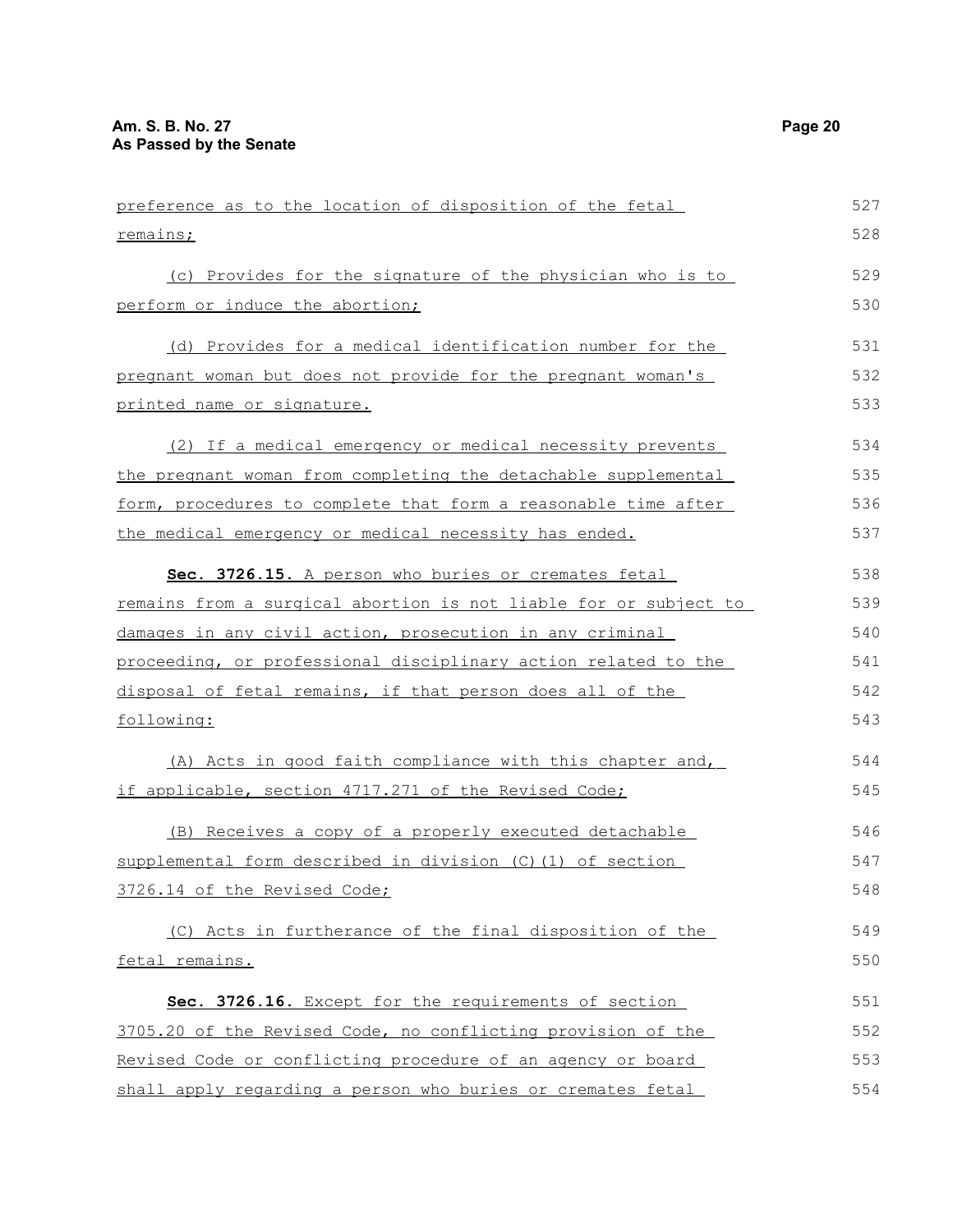| remains in accordance with section 3726.15 of the Revised Code. | 555 |
|-----------------------------------------------------------------|-----|
| Sec. 3726.95. A pregnant woman who has a surgical               | 556 |
| abortion, the fetal remains from which are not disposed of in   | 557 |
| compliance with this chapter, is not quilty of committing,      | 558 |
| attempting to commit, complicity in the commission of, or       | 559 |
| conspiracy in the commission of a violation of section 3726.99  | 560 |
| of the Revised Code.                                            | 561 |
| Sec. 3726.99. (A) No person shall fail to comply with           | 562 |
| section 3726.02, 3726.05, 3726.10, or 3726.11 of the Revised    | 563 |
| Code.                                                           | 564 |
| (B) Whoever knowingly violates division (A) of this             | 565 |
| section is quilty of failure to dispose of fetal remains        | 566 |
| humanely, a misdemeanor of the first degree.                    | 567 |
| Sec. 4717.271. The following applies to a crematory             | 568 |
| operator that cremates fetal remains for an abortion facility   | 569 |
| under Chapter 3726. of the Revised Code.                        | 570 |
| (A) A crematory operator shall not do any of the                | 571 |
| following:                                                      | 572 |
| (1) Cremate fetal remains without receiving a copy of a         | 573 |
| properly executed detachable supplemental form described in     | 574 |
| division (C)(1) of section 3726.14 of the Revised Code;         | 575 |
| (2) Dispose of the cremated fetal remains by a means other      | 576 |
| than one of the following:                                      | 577 |
| (a) Placing them in a grave, crypt, or niche;                   | 578 |
| (b) Scattering them in any dignified manner, including in       | 579 |
| a memorial garden, at sea, by air, or at a scattering ground    | 580 |
| described in section 1721.21 of the Revised Code;               | 581 |